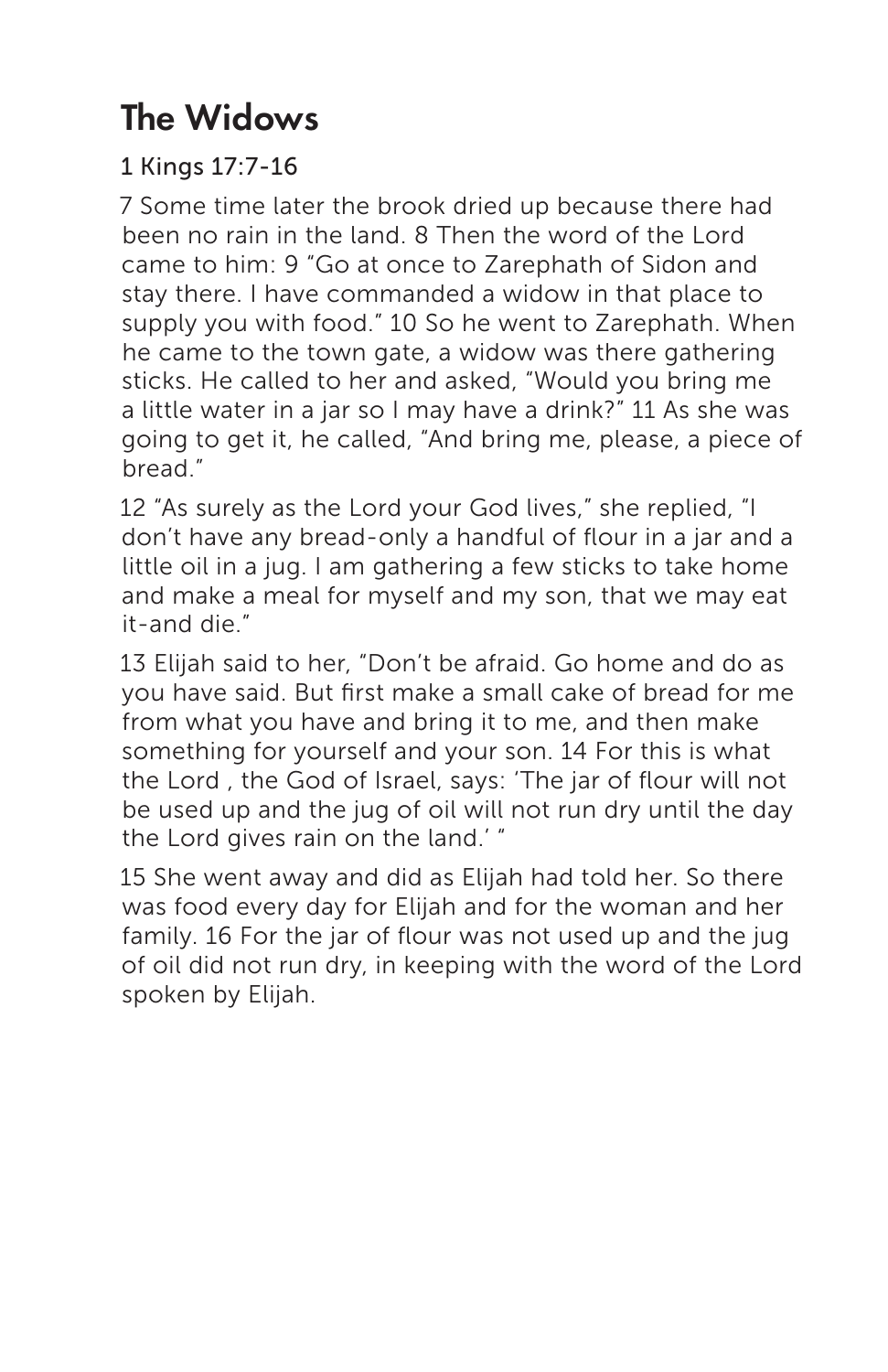# Luke 7:11-15

11 Jesus went to a town called Nain, and his disciples and a large crowd went along with him. 12 As he approached the town gate, a dead person was being carried out--the only son of his mother, and she was a widow. And a large crowd from the town was with her. 13 When the Lord saw her, his heart went out to her and he said, "Don't cry."

14 Then he went up and touched the coffin, and those carrying it stood still. He said, "Young man, I say to you, get up!" 15 The dead man sat up and began to talk, and Jesus gave him back to his mother.

### Deuteronomy 10:18

He defends the cause of the fatherless and the widow, and loves the alien, giving him food and clothing.

#### Message notes:

| In the Kingdom of God, _______________________ is the way<br>to freedom.                      |  |
|-----------------------------------------------------------------------------------------------|--|
| There can be seasons of life where God<br>us and forms our character.                         |  |
| It's not how much you have, it's who's<br>it is in.                                           |  |
| He takes nothing and turns it into something, but only<br>when we ___________________ to Him. |  |
| we will be challnged by Him                                                                   |  |
| God is your ______________________, protector, and provider.                                  |  |